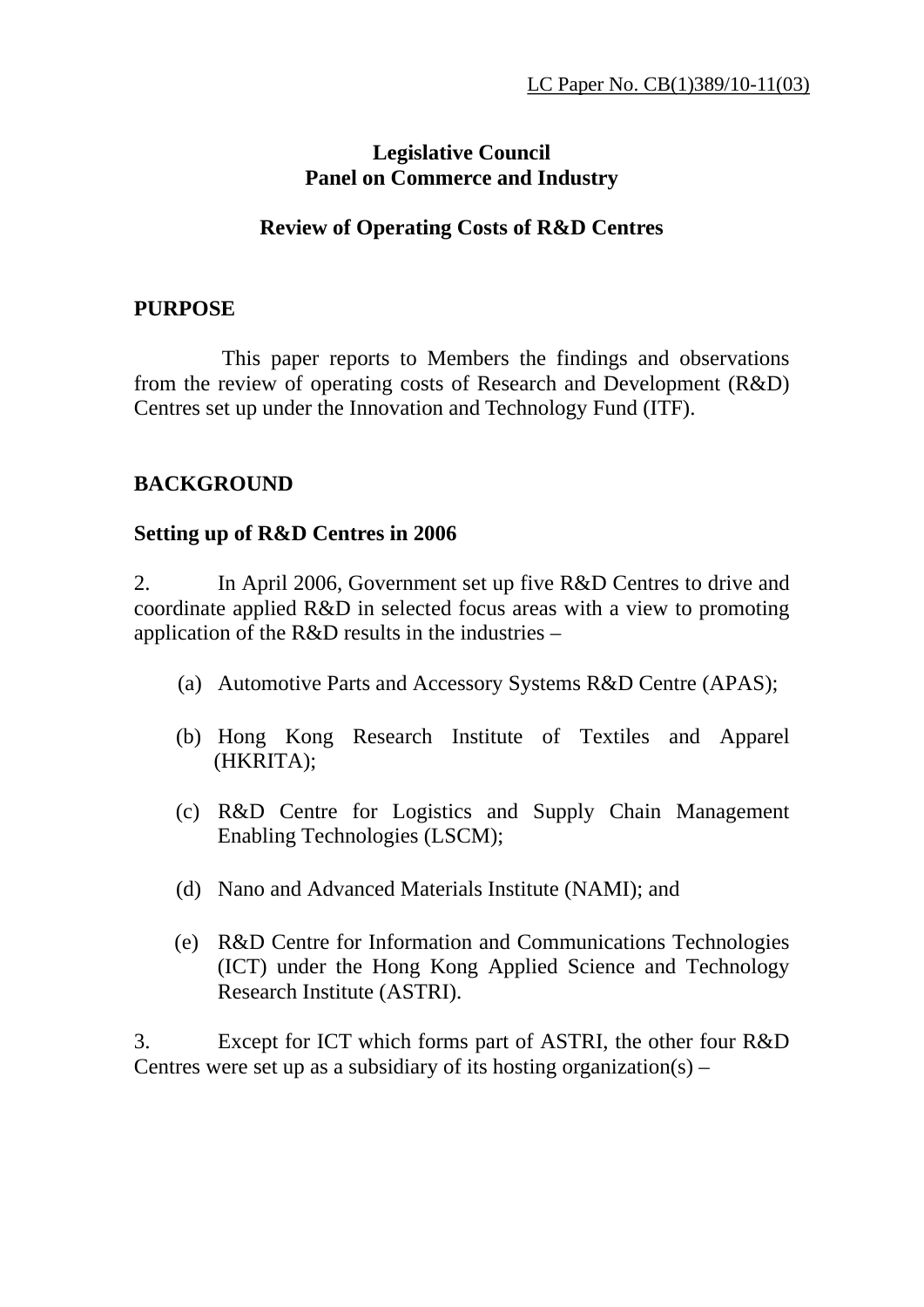Hosting organization(s)

| Hong Kong Productivity Council (HKPC)                                                                                                     |
|-------------------------------------------------------------------------------------------------------------------------------------------|
| Hong Kong Polytechnic University (PolyU)                                                                                                  |
| University of Hong Kong (HKU), Chinese<br>University of Hong Kong (CUHK) and Hong<br>Kong University of Science and Technology<br>(HKUST) |
| <b>HKUST</b>                                                                                                                              |
| <b>ASTRI</b>                                                                                                                              |
|                                                                                                                                           |

### **Mid-Term Review in 2009**

4. In April 2009, we briefed Members of the outcome of the Mid-Term Review of the R&D Centres, covering the performance of R&D Centres from April 2006 to December 2008. With Members' support, we obtained Finance Committee (FC)'s approval in June 2009 for increasing the funding commitment by \$369 million and extending the operation of the R&D Centres by three years up to March 2014 (except for ASTRI which was set up in 2000 and receives annual recurrent subvention from Government to meet its operating cost). In that context, we undertook  $to -$ 

- (a) conduct a review in 2010 to look into the *modus operandi* of the R&D Centres to see if there is any room for achieving greater savings and higher cost-effectiveness;
- (b) conduct a comprehensive review in 2011 on the R&D Centres' operation and overall performance for the first five-year period, taking full account of their experience in technology transfer and commercialisation; and
- (c) review the targeted level of industry contributions (which was adjusted from 40% set in 2005 to 15% in the context of the 2009 Mid-Term Review).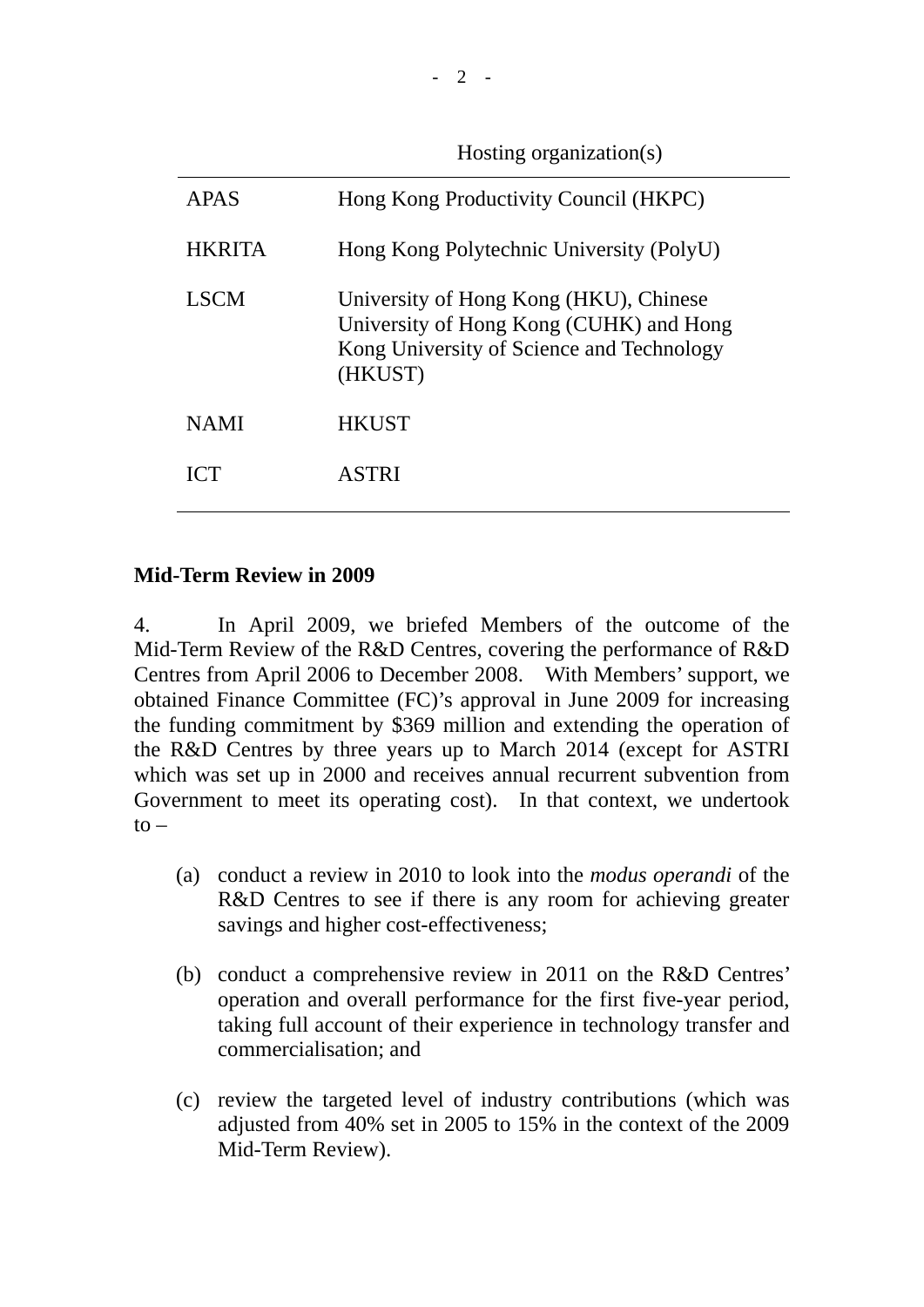5. In June 2010, we submitted our recommendations on the scope of the comprehensive review to the Panel, including the objectives, issues to be examined and the timeframe. For details, please refer to **Annex A**. We also confirmed that a report would be submitted to the Panel in November/ December 2010 on the operating costs of the Centres. ------

# **REVIEW OF OPERATING COSTS OF R&D CENTRES**

### **Objectives of the Review**

- 6. The main objectives of this review are
	- (a) to analyse the cost structure of the R&D Centres; and
	- (b) to help the R&D Centres to make improvements as necessary.

## **Funding Model**

7. Before presenting the review findings, we will first explain the funding model of the R&D Centres. In brief, a dual stream of funding approach is adopted for the R&D Centres –

(a) Operating Expenditure

In June 2005, FC approved a commitment of \$273.9 million to meet the operating costs of four R&D Centres (i.e. APAS, HKRITA, LSCM and NAMI) in their first five-year period up to March 2011. In June 2009, FC approved an additional commitment of \$369 million to extend their operation by 3 years up to end-March 2014, making a total funding commitment of \$642.9 million for 8 years (or around \$80 million a year for the four Centres).

[Note: The only exception is ICT/ASTRI, the operating cost of which is met from Government's annual recurrent subvention to ASTRI which was founded in 2000. The total Government subvention to ASTRI from 2006-07 to 2010-11 (viz. five years) is \$550.4 million.]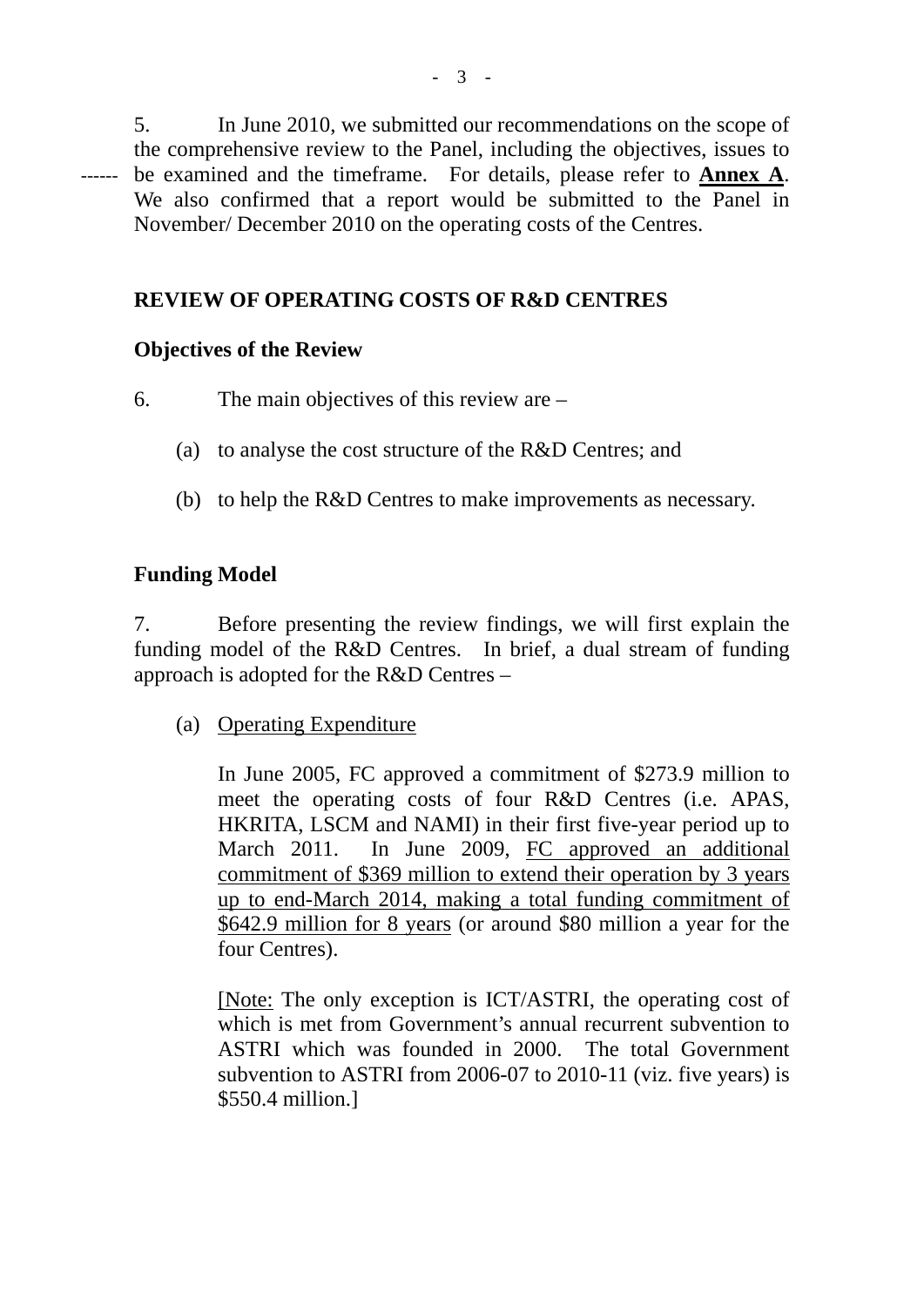(b) Project Expenditure

R&D projects undertaken by R&D Centres, including ASTRI, are all funded under ITF. There are two major types of projects:

- (i) Platform projects which require industry contribution of at least 10% of the project cost. The R&D Centres will own the project intellectual property (IP); and
- (ii) Collaborative projects which require industry contribution of at least 30% (for R&D Centres projects) or 50% (for non-R&D Centres projects) of the project cost. The industry sponsor(s) will be entitled to exclusive right of using the project IP for a defined period or own the project IP. R&D Centres will negotiate with the industry sponsors on benefit sharing arrangements.

In addition, there are seed projects (which do not require industry contribution and fully funded by ITF to provide foundation work for future platform or collaborative projects) and contract research services (which are funded entirely by the industry).

### **Findings of the Review**

8. To understand the expenditure pattern of the R&D Centres, we have obtained –

- (a) Cumulative figures from  $2006-07$  to  $2009-10$  these are more macro in nature; and
- (b) Figures for the year 2009-10 these are more detailed with breakdown in different areas to better understand the situation.

### *(A) Cumulative figures from 2006-07 to 2009-10*

9. The figures are as follows -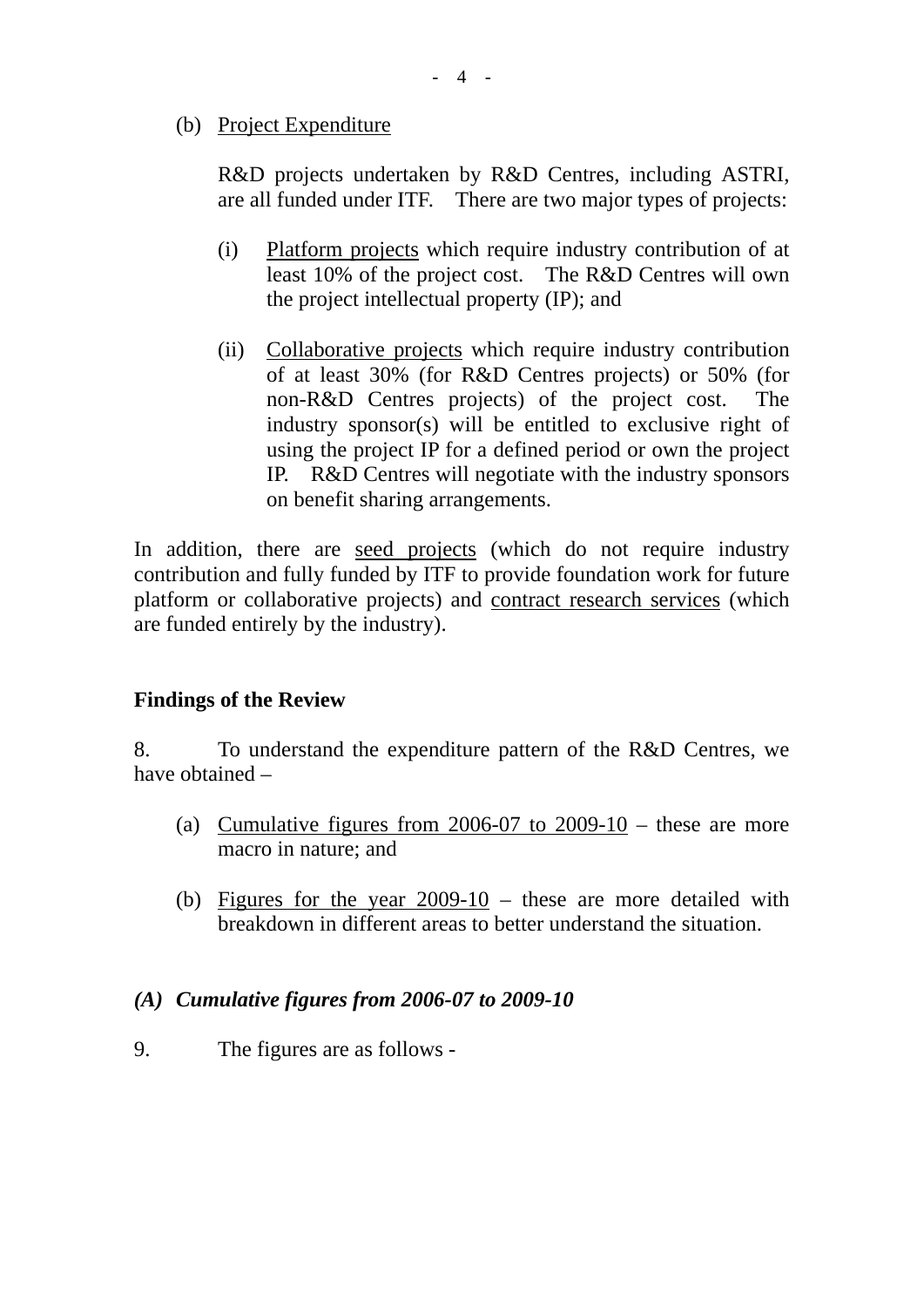|               | (I) Total funding<br>approved by FC<br>$(2006-07 \text{ to } 2013-14)$ | (II) Total expenditure<br>from 2006-07 to 2009-10<br>$[\% \ of (II)/(I)]$ |
|---------------|------------------------------------------------------------------------|---------------------------------------------------------------------------|
| <b>APAS</b>   | 167.6                                                                  | 54.8 (33%)                                                                |
| <b>HKRITA</b> | 153.6                                                                  | 34.3 (22%)                                                                |
| <b>LSCM</b>   | 131.9                                                                  | 49.2 (37%)                                                                |
| <b>NAMI</b>   | 189.8                                                                  | 59.1 (31%)                                                                |
| Total:        | 642.9                                                                  | 197.4 $(31\%)$                                                            |

#### Table 1: Operating Expenditure (*in \$million*)

In the case of ASTRI, the total recurrent subvention from Government for the five-year period from 2006-07 to 2010-11 is \$550.4 million. Its total operating expenditure from 2006-07 to 2009-10 (viz. four years) is \$412.9 million, or 75% of the five-year provision.

#### Table 2: Project Expenditure (*in \$million*)

|               | <b>Estimated R&amp;D</b><br>(1)<br>expenditure<br>$(2006-07 \text{ to } 2013-14)$ | (II) Total approved R&D<br>expenditure<br>from 2006-07 to 2009-10<br>[% of $(II)/(I)$ ] |
|---------------|-----------------------------------------------------------------------------------|-----------------------------------------------------------------------------------------|
| <b>APAS</b>   | 500.5                                                                             | 125.5 $(25%)$                                                                           |
| <b>HKRITA</b> | 489.1                                                                             | 142.0 $(29%)$                                                                           |
| <b>LSCM</b>   | 569.9                                                                             | 198.3 (35%)                                                                             |
| <b>NAMI</b>   | 872.2                                                                             | 134.9 (15%)                                                                             |
| <b>ASTRI</b>  | 2,317.4                                                                           | $1,054.7(46\%)$                                                                         |
| <b>Total:</b> | 4,749.1                                                                           | 1,655.4(35%)                                                                            |

### *(B) Figures for the year 2009-10*

10. The figures are as follows -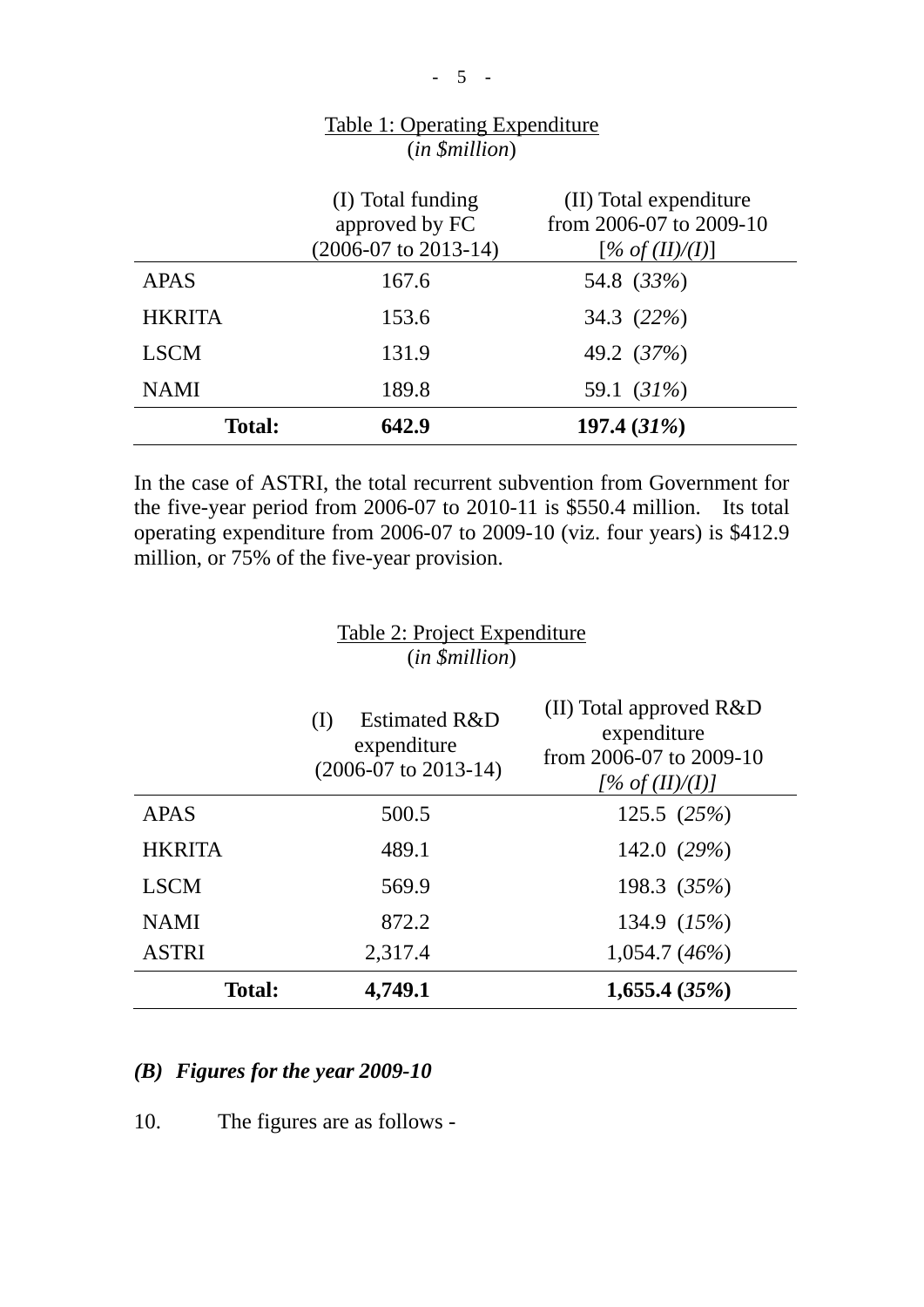|              | Staff cost     | Accommodation | Equipment     | Other expenses | <b>Total</b> |
|--------------|----------------|---------------|---------------|----------------|--------------|
| <b>APAS</b>  | 7.4 $(43%)$    | 1.6 $(9%)$    | 6.4 $(38%)$   | $1.7(10\%)$    | 17.1         |
| HKRITA*      | 8.5(84%)       | 0.5(5%)       |               | 1.2 $(11\%)$   | 10.2         |
| <b>LSCM</b>  | 8.5(51%)       | 2.8(17%)      | 1.5 $(9%)$    | 3.8(23%)       | 16.6         |
| <b>NAMI</b>  | 14.5 $(54%)$   | 1.6 $(6%)$    | 9.0(33%)      | 2.0(7%)        | 27.1         |
| <b>ASTRI</b> | 62.0 $(54%)$   | 15.6 $(13%)$  | 11.9 $(10\%)$ | 26.8 (23%)     | 116.3        |
| Total:       | 100.9 $(54\%)$ | 22.1(12%)     | 28.8 (15%)    | 35.5 (19%)     | 187.3        |

Table 3: Operating Expenditure in 2009-10: breakdown by cost components (*in \$million*)

*\* HKRITA did not undertake any in-house research.* 

Table 4: Operating Expenditure in 2009-10: breakdown by core activities (*in \$million*)

|               | Direct<br>research | Vetting of<br>non-Centre<br>projects | Commercialization | Administrative<br>support | Total |
|---------------|--------------------|--------------------------------------|-------------------|---------------------------|-------|
| <b>APAS</b>   | 6.0(35%)           | 4.8 $(28%)$                          | 3.3 $(19%)$       | 3.0 $(18%)$               | 17.1  |
| <b>HKRITA</b> |                    | 4.8 $(47%)$                          | 2.1(21%)          | 3.3(32%)                  | 10.2  |
| <b>LSCM</b>   | 3.5 $(21%)$        | 2.0(12%)                             | 5.4 $(33%)$       | 5.7 $(34%)$               | 16.6  |
| <b>NAMI</b>   | 14.7 (54%)         | 2.0(8%)                              | 4.1 $(15%)$       | 6.3 $(23%)$               | 27.1  |
| ASTRI^        | 59.4 (51%)         |                                      | 19.7 (17%)        | 37.2 (32%)                | 116.3 |
| Total:        | 83.6 (45%)         | 13.6 $(7%)$                          | 34.6 (18%)        | 55.5 (30%)                | 187.3 |

*^ ASTRI did not vet ICT project proposals from other research institutions.* 

#### Table 5: Project Expenditure in 2009-10

|               | R&D                           |                           | No. of ITF projects  |       |
|---------------|-------------------------------|---------------------------|----------------------|-------|
|               | expenditure<br>(in \$million) | New projects<br>commenced | On-going<br>projects | Total |
| <b>APAS</b>   | 41.1                          | 17                        | 13                   | 30    |
| <b>HKRITA</b> | 29.7                          | 13                        | 20                   | 33    |
| <b>LSCM</b>   | 39.9                          | 9                         | 12                   | 21    |
| <b>NAMI</b>   | 32.4                          | 18                        | 12                   | 30    |
| <b>ASTRI</b>  | 272.8                         | 48                        | 45                   | 93    |
| Total:        | 415.9                         | 105                       | 102                  | 207   |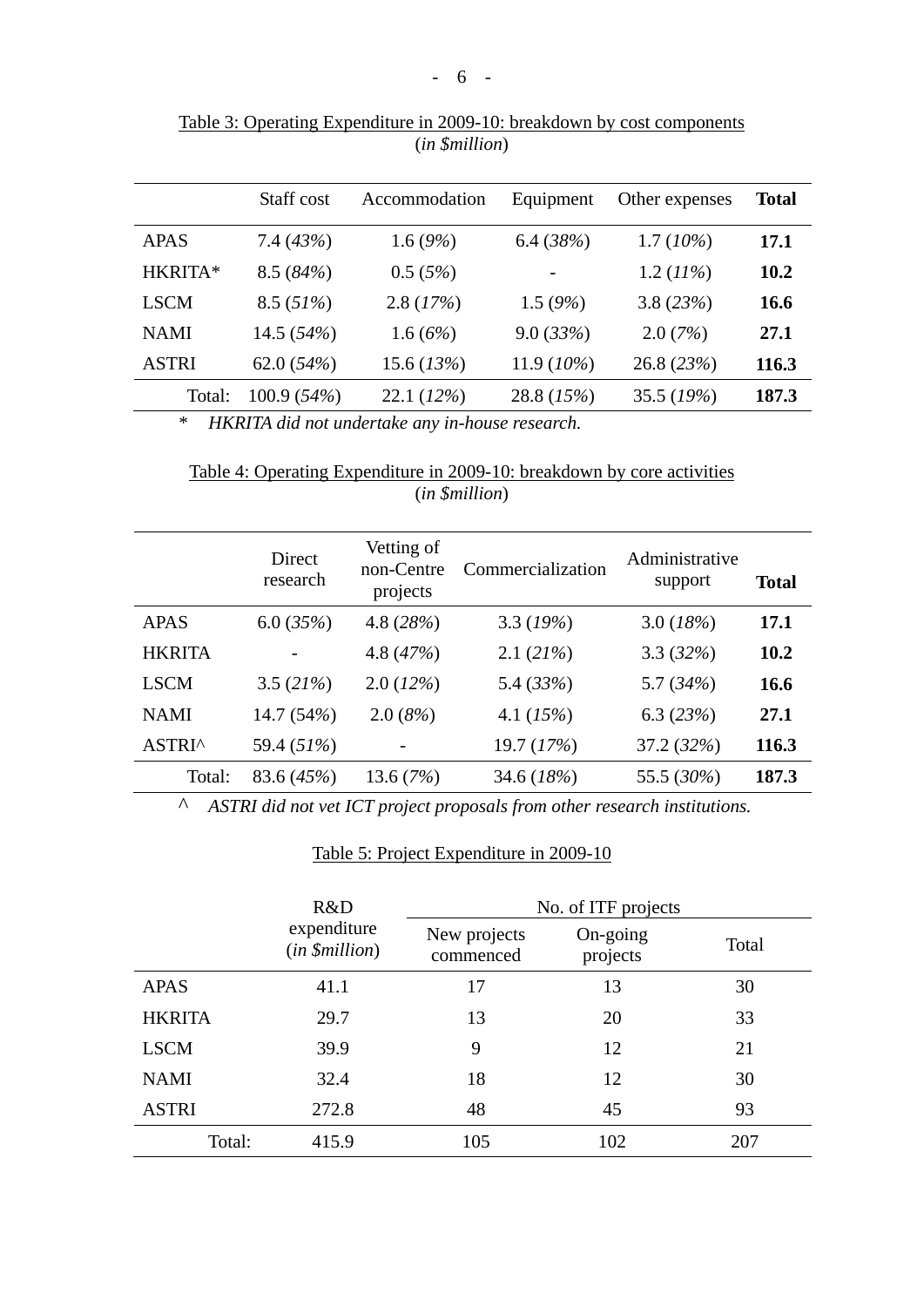|               | Types of projects |      |                | Contract |
|---------------|-------------------|------|----------------|----------|
|               | Platform          | Seed | Collaborative  | research |
| <b>APAS</b>   | 25                | 5    |                |          |
| <b>HKRITA</b> | 32                |      |                |          |
| <b>LSCM</b>   | 19                |      | $\overline{c}$ |          |
| <b>NAMI</b>   | 14                | 6    | 10             | 3        |
| <b>ASTRI</b>  | 54                | 31   | 8              | 69       |
| Total:        | 144               | 42   | 21             | 73       |

| Table 6: Types of ITF and contract research projects undertaken in 2009-10 |  |  |  |
|----------------------------------------------------------------------------|--|--|--|
|                                                                            |  |  |  |

#### Table 7: Level of Industry Contribution

|               | 2006-07 to 2009-10 | 2009-10 |
|---------------|--------------------|---------|
| <b>APAS</b>   | 13.5%              | 11.0%   |
| <b>HKRITA</b> | 12.5%              | 11.4%   |
| <b>LSCM</b>   | 12.3%              | 13.2%   |
| <b>NAMI</b>   | 24.7%              | 29.3%   |
| ASTRI^        | 12.9%              | 16.9%   |

*^ In the case of ASTRI, its income from contract research and licensing is counted towards industry contribution.* 

### **General Observations**

11. This Review has adopted a structured approach to analyse the operating expenditure of R&D Centres against their core activities. The cost breakdown in Table 4 indicates that general administrative expenses of the R&D Centres do not account for an excessively high proportion of their operating budget. This has included expenditure for a wide range of activities like disbursing ITF grants to research institutions, monitoring R&D project progress and expenditure, and corporate governance matters. Other observations are as set out in the following –

(a) The operating expenditure of R&D Centres is supporting a wide range of activities, including direct research, building R&D platform, commercialisation and administrative support. It is not limited to the expenditure for the administrative, financial and management staff.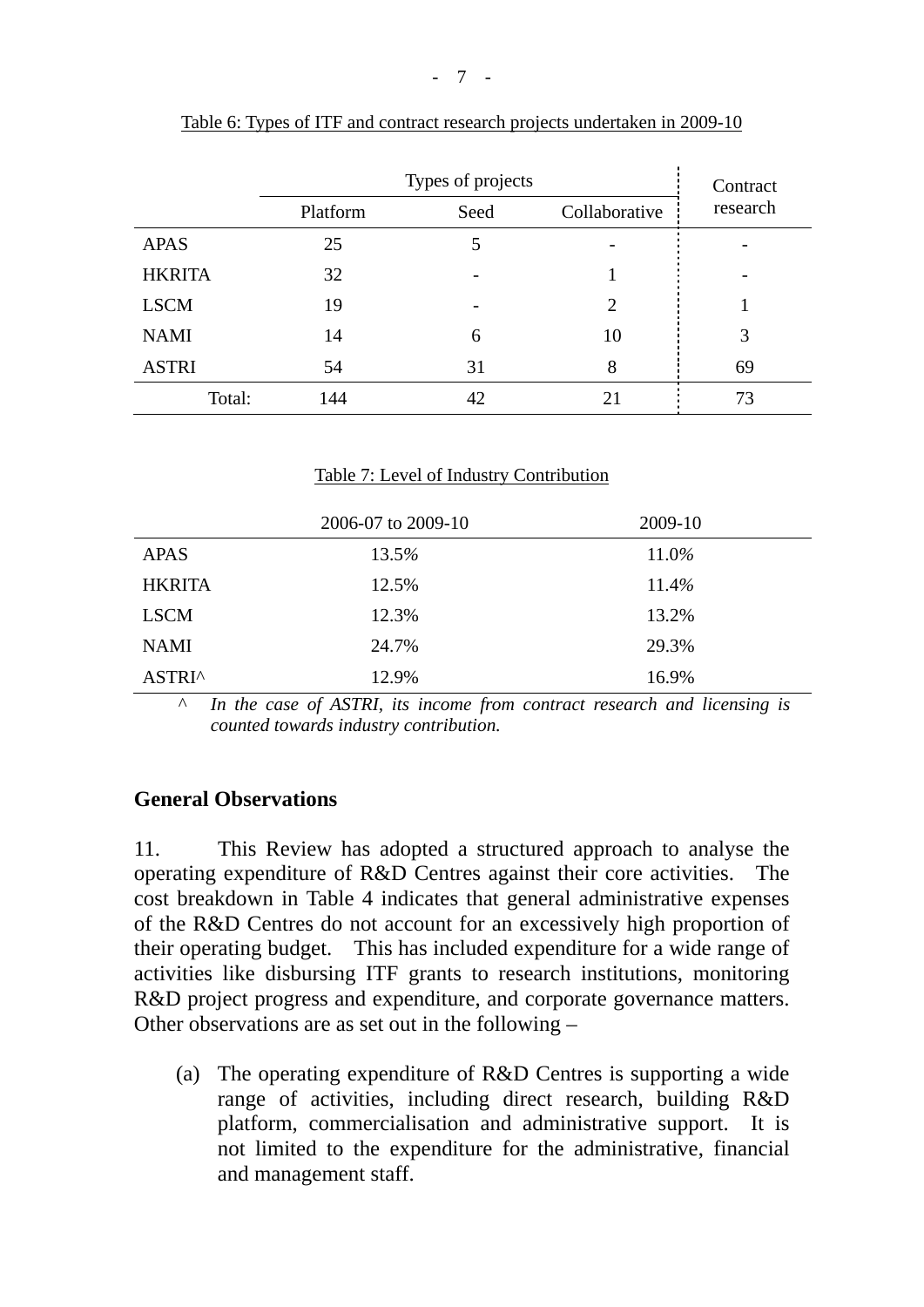- (b) The expenditure pattern of R&D Centres does vary significantly because of their unique mode of operation. For instance, ASTRI has a large in-house research team but does not conduct vetting for non-Centre projects. HKRITA does not have a research team and focuses on platform building with stakeholders, assisting ITC in vetting of projects, and commercialisation. Hence, the variations of expenditure patterns should be seen in perspective.
- (c) Apart from ASTRI which has a relatively large set-up, the other four R&D Centres are small in size. Yet they need to deliver various corporate governance functions and hence have a relatively high expenditure on administrative support.
- (d) While R&D Centres generally spent about half of the operating expenditure on staff costs, a significant portion is for R&D staff (ranging from 21% to 54%).
- (e) R&D Centres have invested in building their research infrastructure except HKRITA. They need to acquire laboratory facilities and equipment to support their R&D work.
- (f) As R&D Centres become mature with more completed R&D projects, they are expected to invest more in commercialization and building R&D platform with relevant stakeholders in the coming years.
- (g) The number of collaborative projects (which have higher chance of commercialisation) was small in the early years. With the introduction of the Focused Project Facilitation Programme (FPFP) in ITC and provision of ITF funding for the production of samples and prototypes and conduct of trial schemes by Government departments (see details in the separate submission to the Panel ref. LC Paper No. CB(1)389/10-11(05)), we hope the number of collaborative projects will increase.
- (h) There is a possibility of reducing the operating costs of R&D Centres through the provision of central supporting services on co-location. We shall explore these options after the comprehensive review on the overall performance of R&D Centres when their future roadmap is clearer.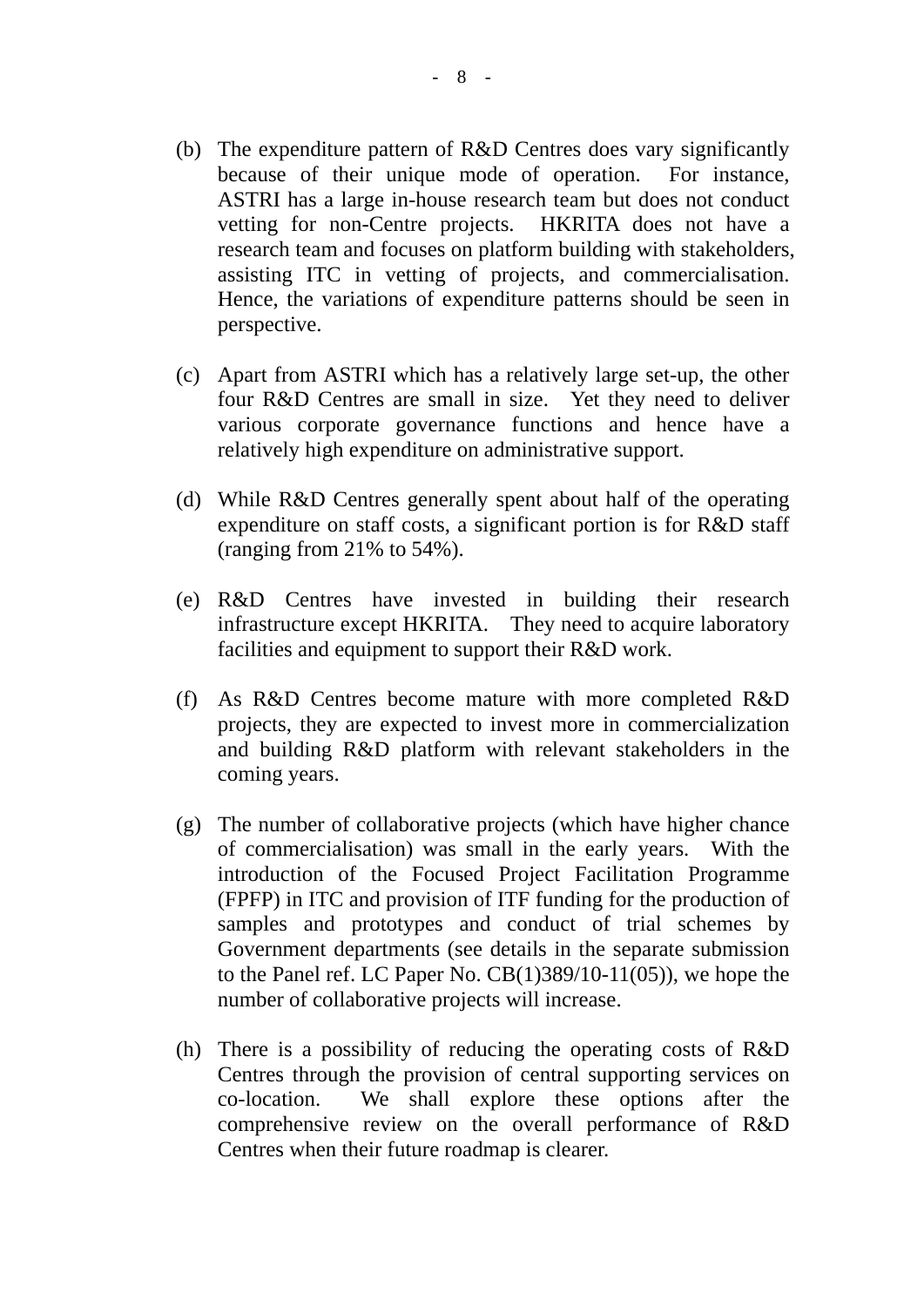(i) As R&D Centres launch more R&D projects after the start-up period, we expect the proportion of their operating costs to project expenditure to drop over time, reflecting economies of scale.

12. A list of the specific findings and observations on individual R&D Centres is at **Annex B**. We will discuss with the Centres on areas of improvements in the light of these findings. ------

### **WAY FORWARD**

13. The current review on operating costs has provided objective data for all R&D Centres to review their own performance, compare against other Centres to soul search and consider possible areas of improvements. In the coming year, we will proceed with the comprehensive review on the overall performance of the Centres so that a decision can be made on the way forward in early 2012 (i.e. two years before the end of funding commitment voted by LegCo for their operating cost on 31 March 2014). For each Centre, there will be the following options –

- (a) maintaining the status quo;
- (b) refinement/improvement through merging with other organizations and widening/narrowing their scope of activities; or
- (c) disbandment.

14. To assist R&D Centres to deliver a better performance, particularly in stepping up efforts to achieve commercialisation of their R&D results, ITC has recently taken forward the following initiatives –

- (a) introducing the FPFP to expedite the processing of high-potential project proposals identified by Centres, in particular collaborative projects; and
- (b) promoting "Innovation and Technology in Public Sector" which encourages government departments and public bodies to adopt home-grown techniques. Additional funding from ITF will cover the production of samples and prototypes to facilitate the conduct of trial schemes.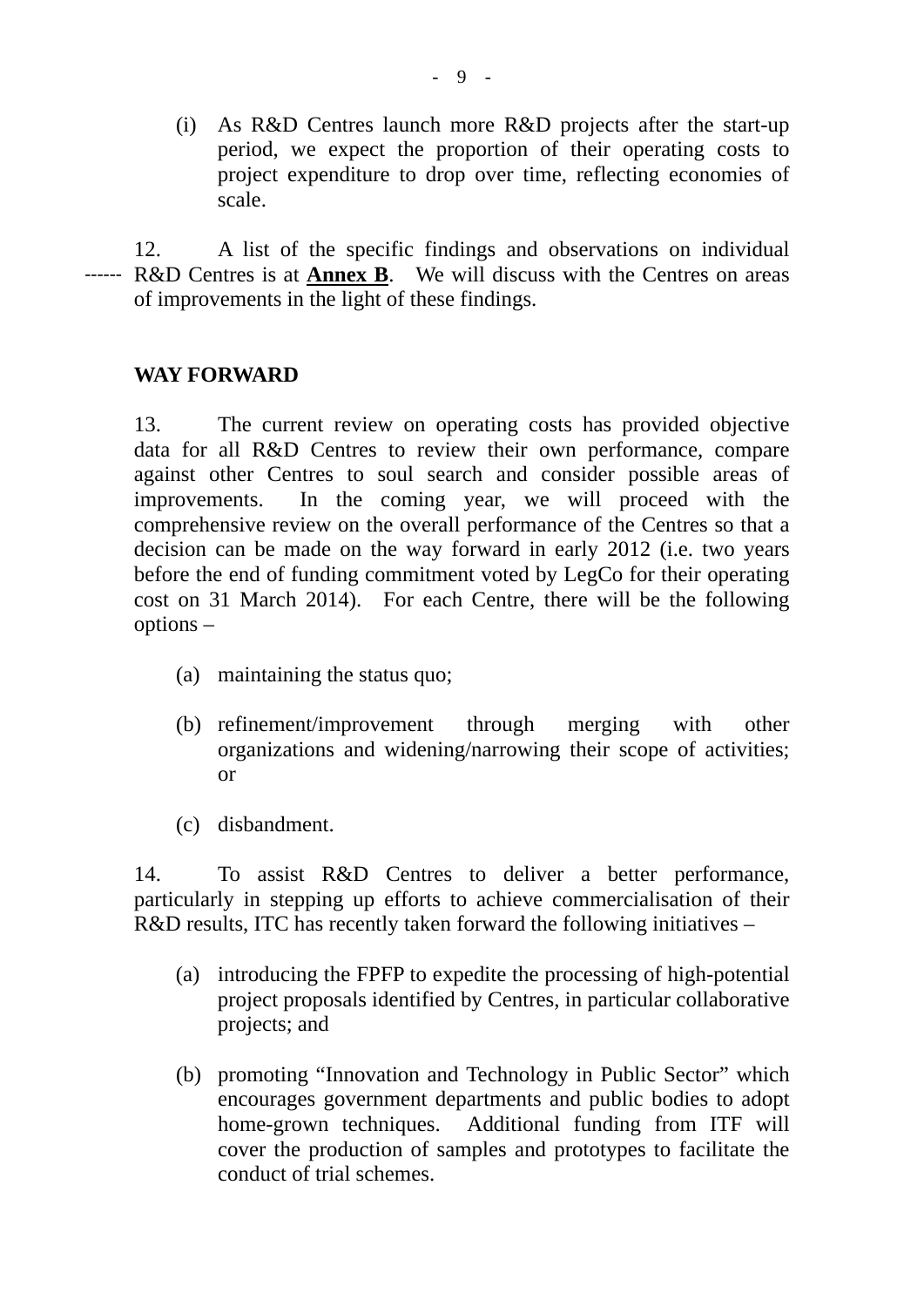We are also conducting a review of the ITF mechanism with a view to streamlining the funding procedures and speeding up the process.

# **ADVICE SOUGHT**

15. Members are invited to note the findings and observations on the review on the operating costs of the R&D Centres.

Innovation and Technology Commission November 2010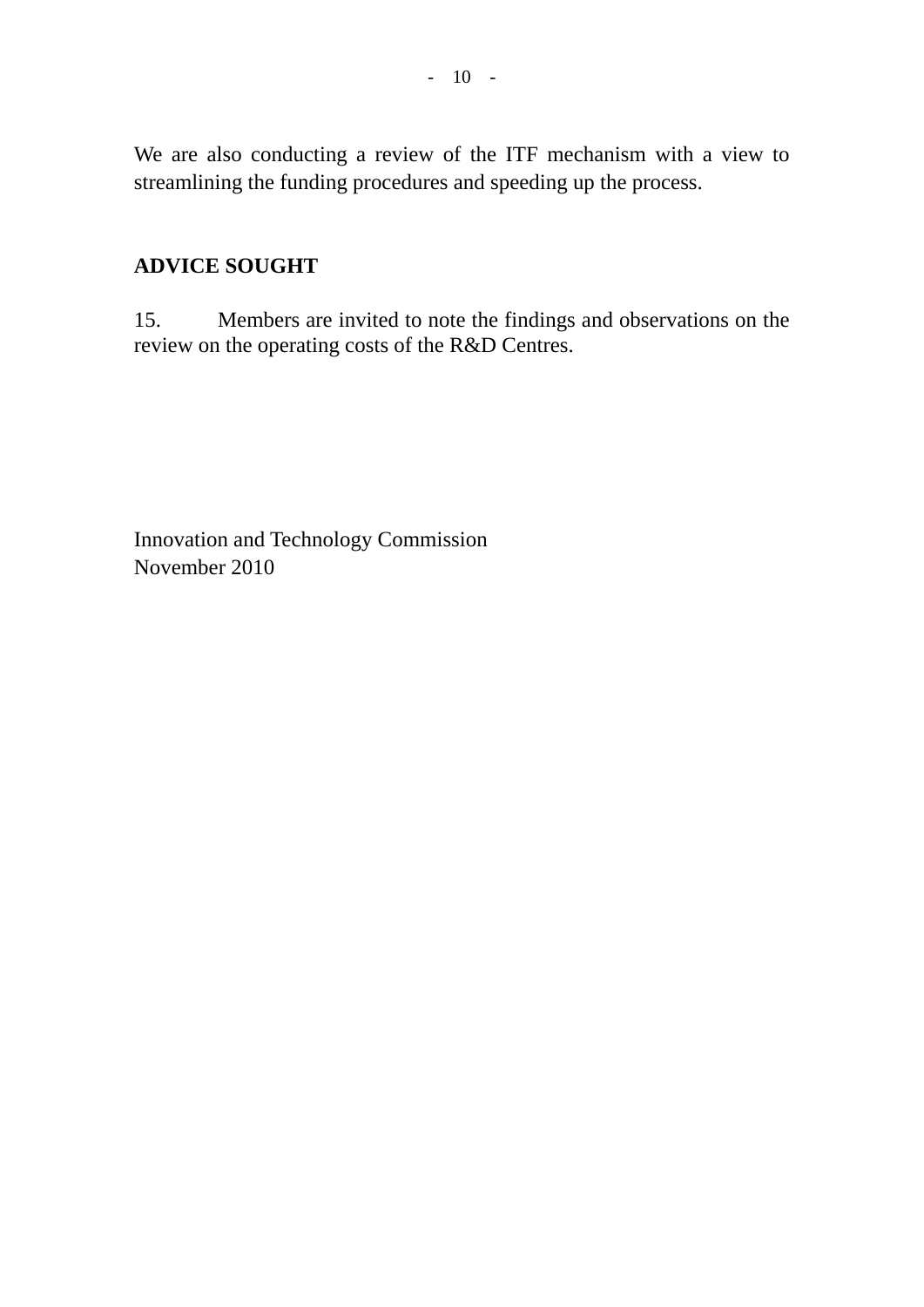#### **Annex A**

#### **Scope of the Comprehensive Review of R&D Centres to be conducted by end-2011**

#### **(A) Objectives**

The comprehensive review will evaluate critically whether the Centres can meet the objectives and targets set when they were approved for establishment in 2005. In doing so, we will compare their achievements vis-à-vis the resources put in. We would also look into how the Centres' work can create greater synergy in innovation and technology development and build up a good eco system for further development, covering all stakeholders i.e. the Government, industry, R&D institutions and universities (viz. 官產學研).

#### **(B) Key Issues to be Looked at**

- (a) Operating Cost
	- (i) breakdown of operating budgets;
	- (ii) need for central support (e.g. providing basic information for annual salary adjustment) and common guidelines on individual areas (e.g. policy on IP/benefits sharing);
	- (iii) desirability of co-location e.g. in Science Park Phase 3;
- (b) Institutional Setup

Relationship among the four major players –

- (i) Hosting organization(s);
- (ii) Board of Directors;
- (iii) Centre CEO and his senior staff; and
- (iv) ITC;

and whether there is any need for change;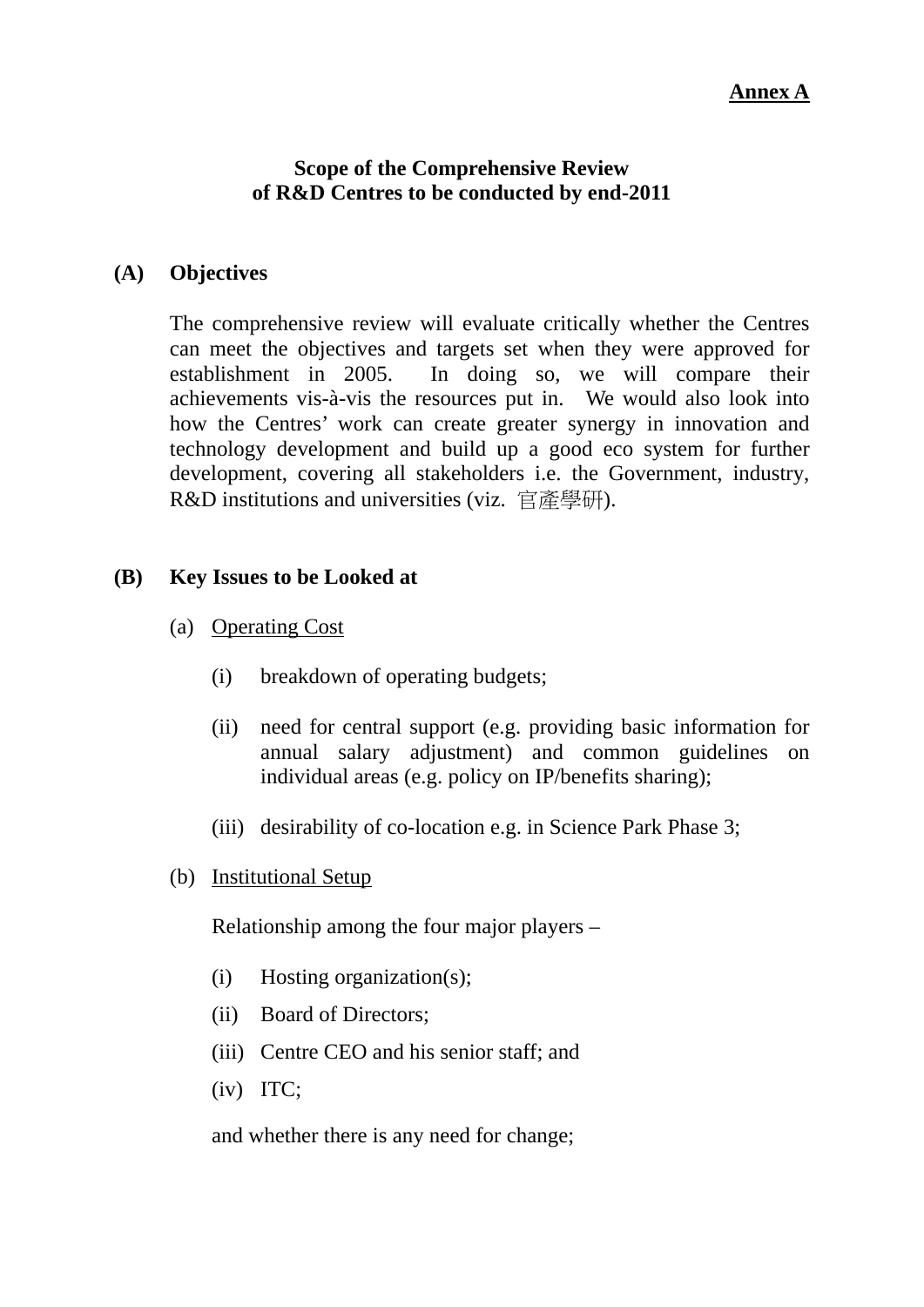(c) Role of the R&D Centres

Relative priority of various roles including undertaking direct research, building R&D platform and assisting ITC in vetting of 'non-Centre' projects, commercialization, etc.;

(d) Achievements and Cost-effectiveness

We need to review this to see if funds have been well spent by making reference to both financial (e.g. level of industry contribution and level of income such as licensing fees, royalty, etc.) and non-financial indicators (e.g. R&D positions created, sharing of knowledge, contribution to Government policies and initiatives, soft power, etc.)

**(C) Timeframe:** to be completed by end-2011/early 2012.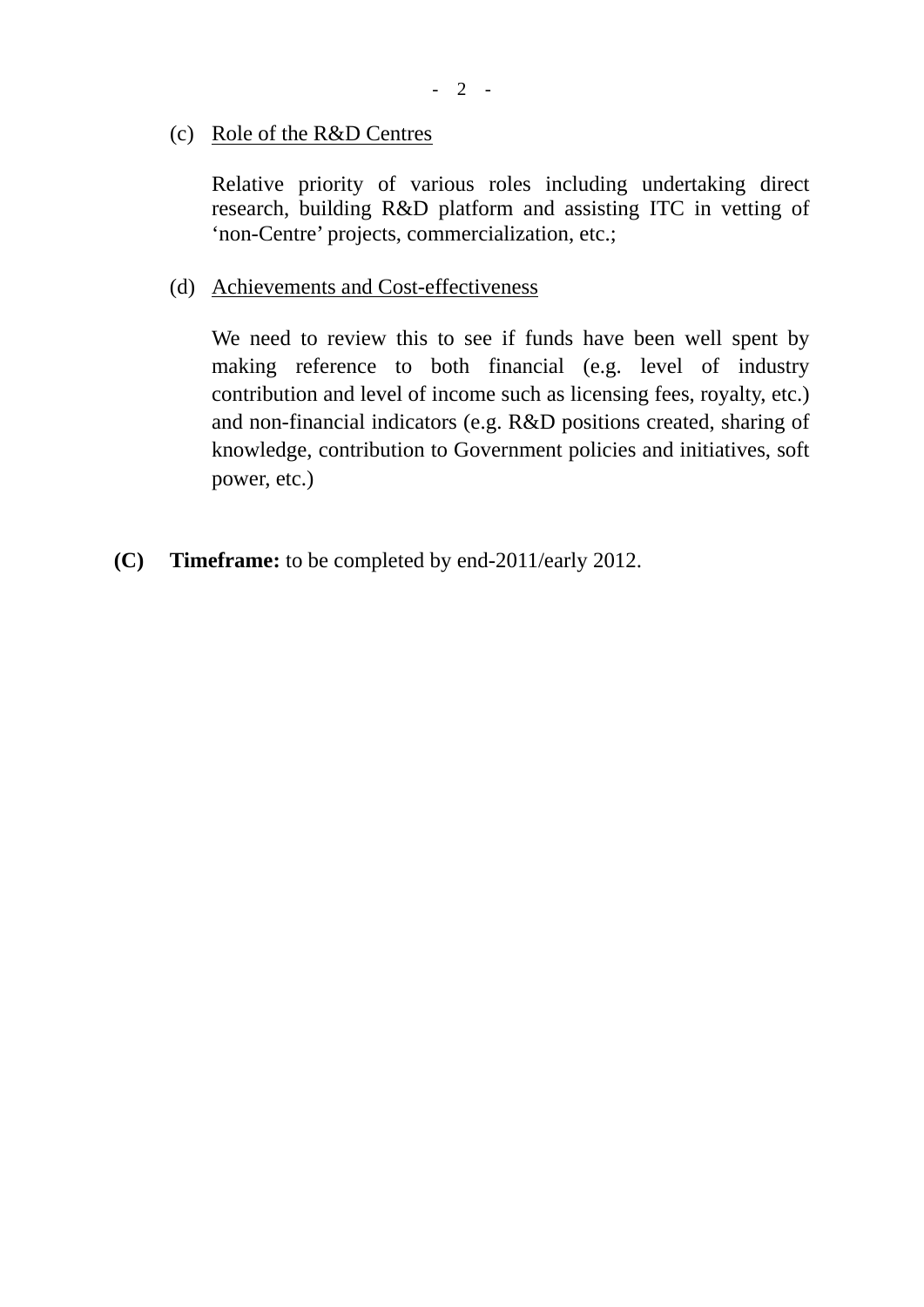### **Specific Findings/Observations For Individual R&D Centres**

# **(1) APAS**

### **Level of Industry Contribution and Project Profile (from April 2006 to March 2010):**

- Industry contribution: 13.5%
- No. of platform (including seed) projects: 42
- No. of collaborative projects: 1
- No. of contract research: 0

- (a) In 2009-10, APAS spent relatively more money on equipment for R&D projects/providing test services to industry (\$6.4 million).
- (b) One of the objectives of setting up APAS is to tap the business opportunities in the Mainland. However, it appears to be more difficult than originally expected.
- (c) Under the "Innovation and Technology (I&T) in Public Sector" Programme, APAS will work with Government departments such as Transport Department, Environmental Protection Department and Government Logistics Department to develop possible products. However, one difficulty is that APAS only researches/produces sample components (rather than an entire product) and it will be more difficult for it to conduct pilot schemes in the public sector. Also the need to go through the "road worthiness" test makes it more complex to try out the product in reality.
- (d) APAS has relatively high staff turnover rate and hence the vacancy position is most serious among all Centres.
- (e) It is necessary to review its relation with the Automotive and Electronic Division Section of the Hong Kong Productivity Council (which has a staffing of 27 working on automobile matters) to see if there can be any room for synergy.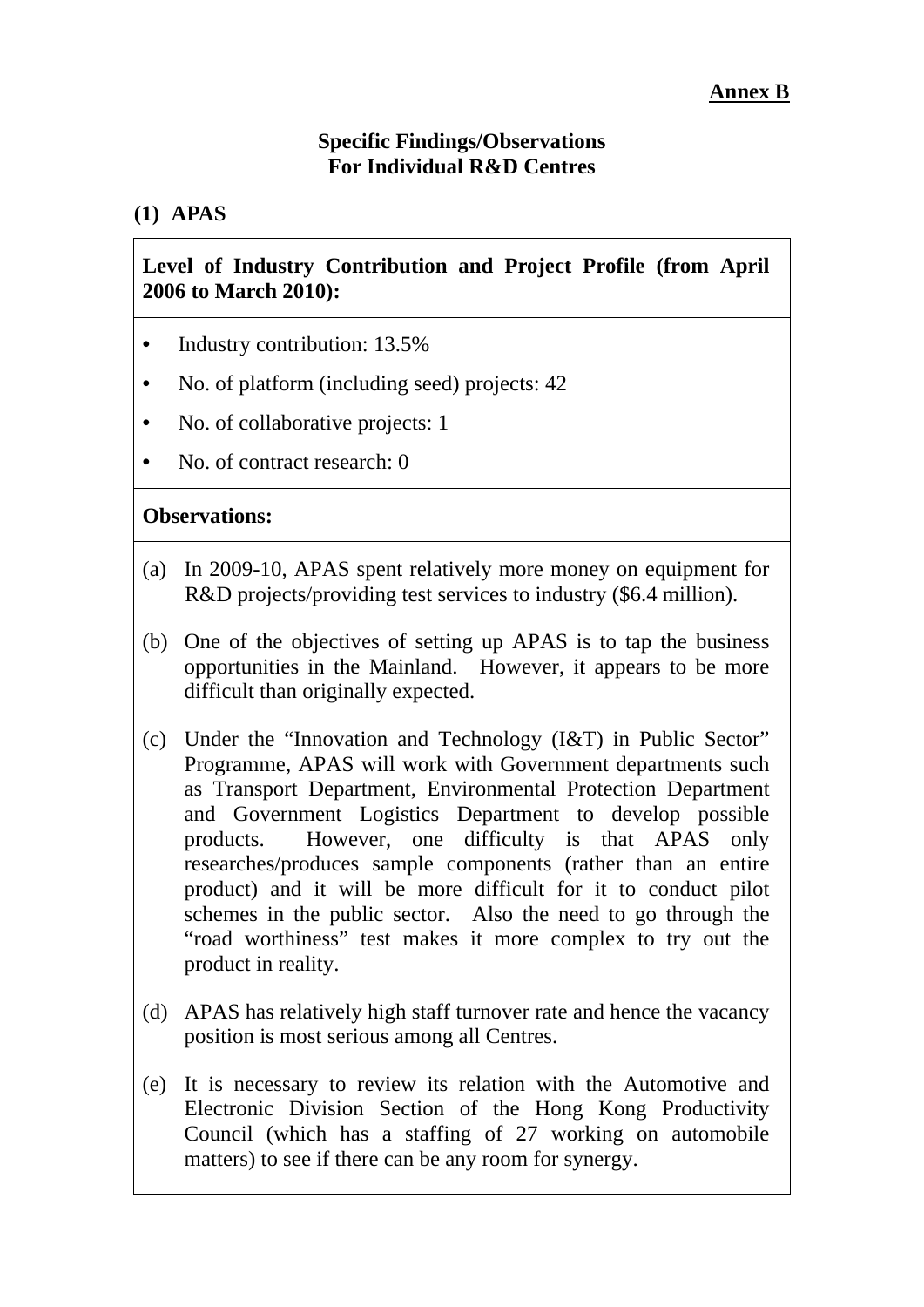# **(2) HKRITA**

# **Level of Industry Contribution and Project Profile (from April 2006 to March 2010):**

- Industry contribution: 12.5%
- No. of platform (including seed) projects: 40
- No. of collaborative projects: 1
- No. of contract research: 2

- (a) HKRITA is different from all other Centres in that it does not conduct any direct research work. It also has a narrower "clientele" in universities because in Hong Kong, only Hong Kong Polytechnic University (PolyU) is focusing on clothing and textiles research.
- (b) An important role of HKRITA is to build up the R&D platform, identify and assess suitable proposals, and submit recommendations to CIT for funding approval.
- (c) HKRITA has also accorded priority to its role in commercialization and has set up 10 project-based "commercialisation panels to consider licensing terms and related issues. For example, a project (undertaken by PolyU and HKRITA under different phases) has recently been commercialised successfully, attracting the interest of at least 2 companies with some \$4 million in licensing fees. It is hoped that more companies will be attracted to take up non-exclusive licenses for this project.
- (d) Under the "I&T in Public Sector" Programme, HKRITA will work with Government departments on possible products e.g.
	- anti-heat protection clothing (with Fire Services Department); and
	- uniform for corpse collection teams (Food and Environmental Hygiene Department).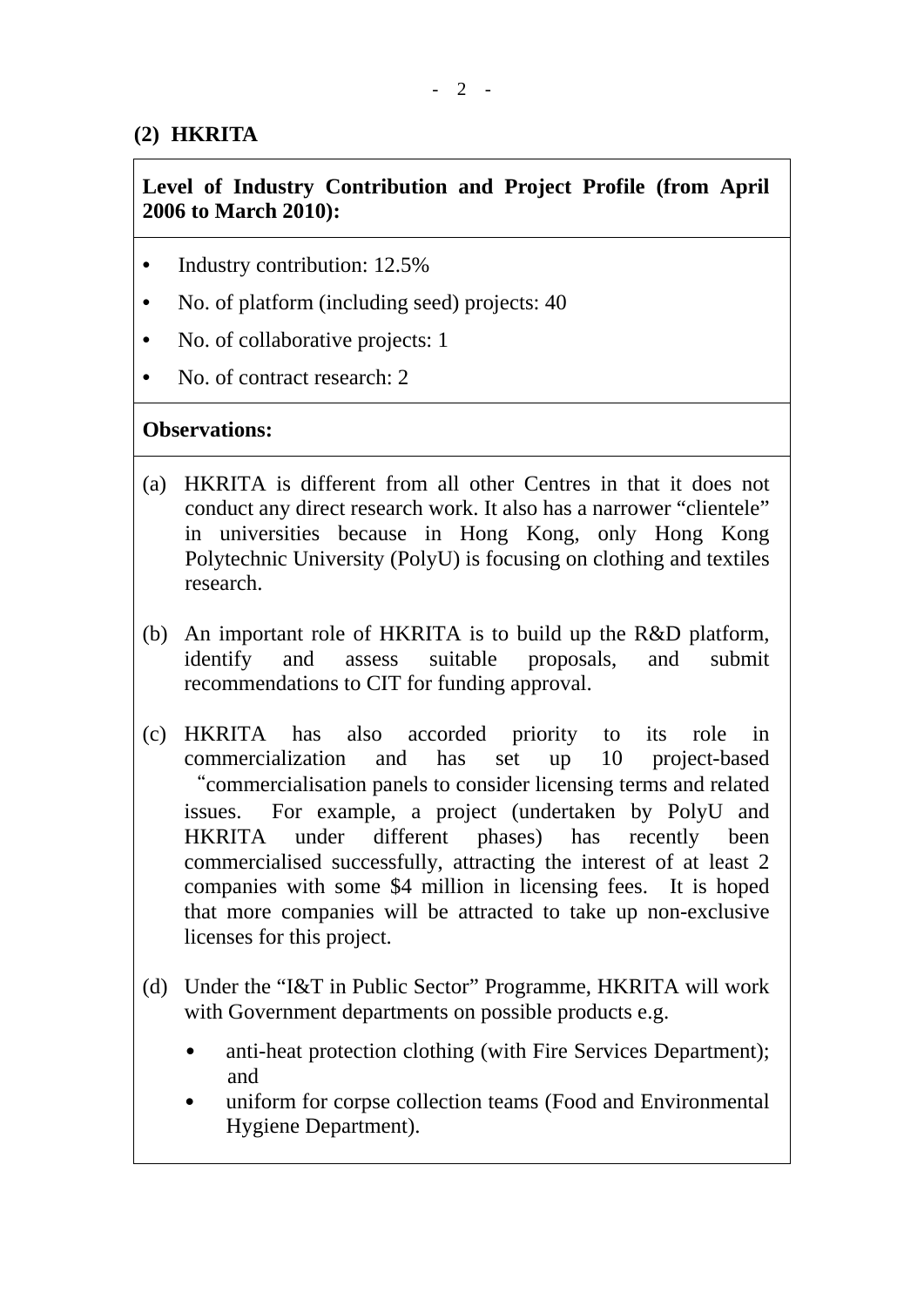# **(3) LSCM**

# **Level of Industry Contribution and Project Profile (from April 2006 to March 2010):**

- Industry contribution: 12.3%
- No. of platform (including seed) projects: 24
- No. of collaborative projects: 2
- No. of contract research: 3

- (a) A significant number of LSCM's projects are undertaken by the University of Hong Kong (HKU) with close involvement of HKU's commercial arm for technology transfer of e-commerce technologies. Senior staff members of HKU have been seconded to LSCM to fill a number of key posts to facilitate the setting up of the Centre. With the passage of time, the situation should be reviewed.
- (b) Under the "I&T in Public Sector" Programme, LSCM is now working with Government departments e.g.
	- E-lock (with Customs and Excise Department (C&E);
	- RFID in inventory control (with C&E, RTHK and others); etc.
- (c) It is necessary to review whether LSCM's hosting arrangement could be simplified (e.g. having a single host like other R&D Centres).
- (d) There are huge potentials in both the public and private sectors. Taking medical and welfare sectors as examples, LSCM should see how it can better tap into these areas.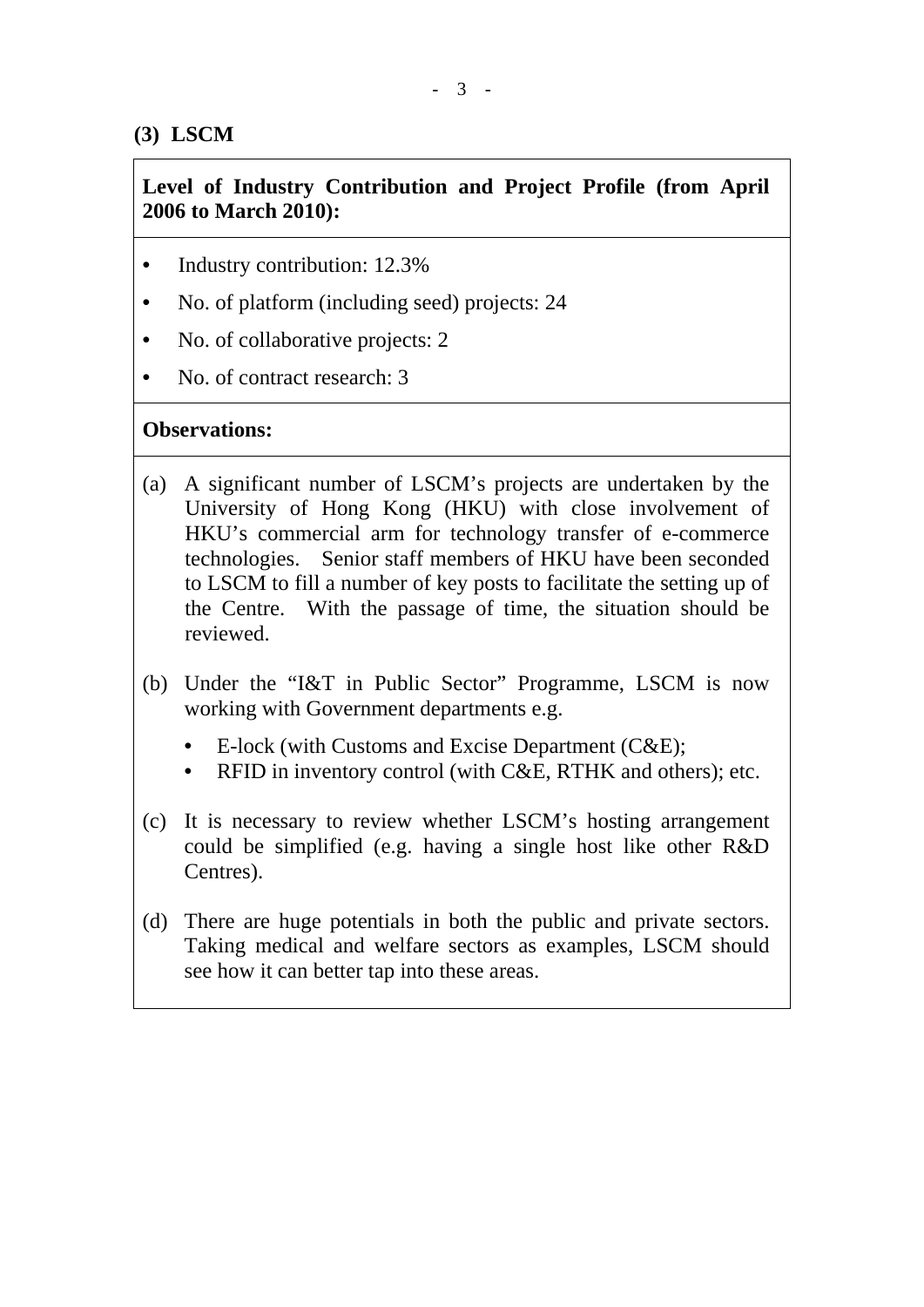# **(4) NAMI**

# **Level of Industry Contribution and Project Profile (from April 2006 to March 2010):**

- Industry contribution: 24.7%
- No. of platform (including seed) projects: 20
- No. of collaborative projects: 12
- No. of contract research: 7

- (a) NAMI's industry contribution (25%) and number of collaborative projects (12) are the highest.
- (b) NAMI has expanded its technical staff team and set up new laboratories at the Science Park to meet industry demands.
- (c) NAMI has been building a cluster in photovoltaic (PV) technologies. In addition to the collaboration with DuPont, NAMI has started a large-scale project on CIGS solar cells and is actively planning another project on organic PV. It has also made progress in other market sectors including display and solid state lighting, environmental technologies, and building materials.
- (d) Under the"I&T in Public Sector" Programme,, NAMI is now working with Government departments on
	- anti-corrosive paint (with Architectural Services Department, Water Supplies Department and other works departments); and
	- Galvanized steel (with Housing Department).